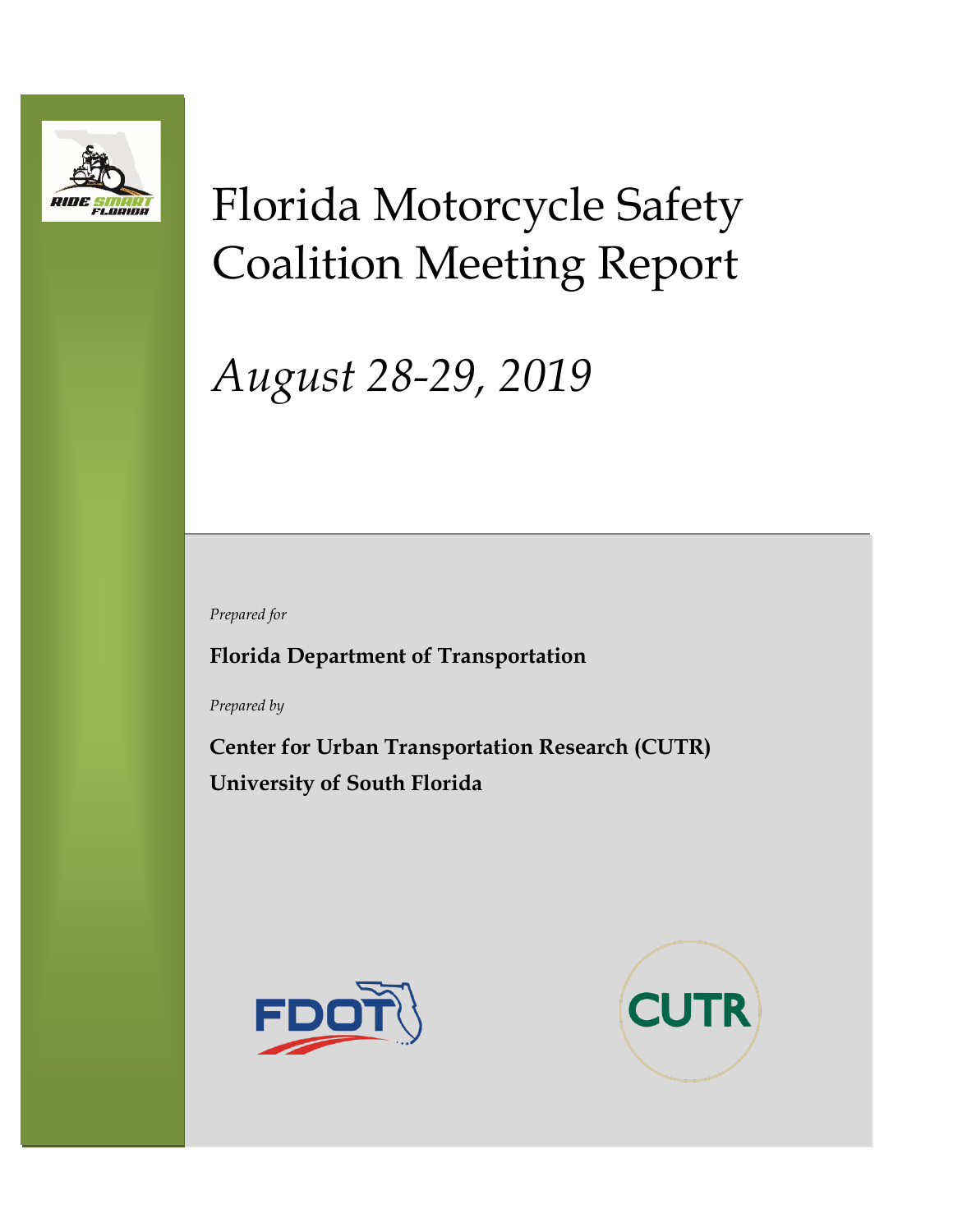## Florida Motorcycle Safety Coalition Meeting Report

## *August 28-29, 2019*

*Prepared for*

Florida Department of Transportation

*Prepared by*

Center for Urban Transportation Research 4202 E. Fowler Ave. CUT100 Tampa, FL 33620

*Meeting notes taken by* Christen Miller

*Date*

August 28-29, 2019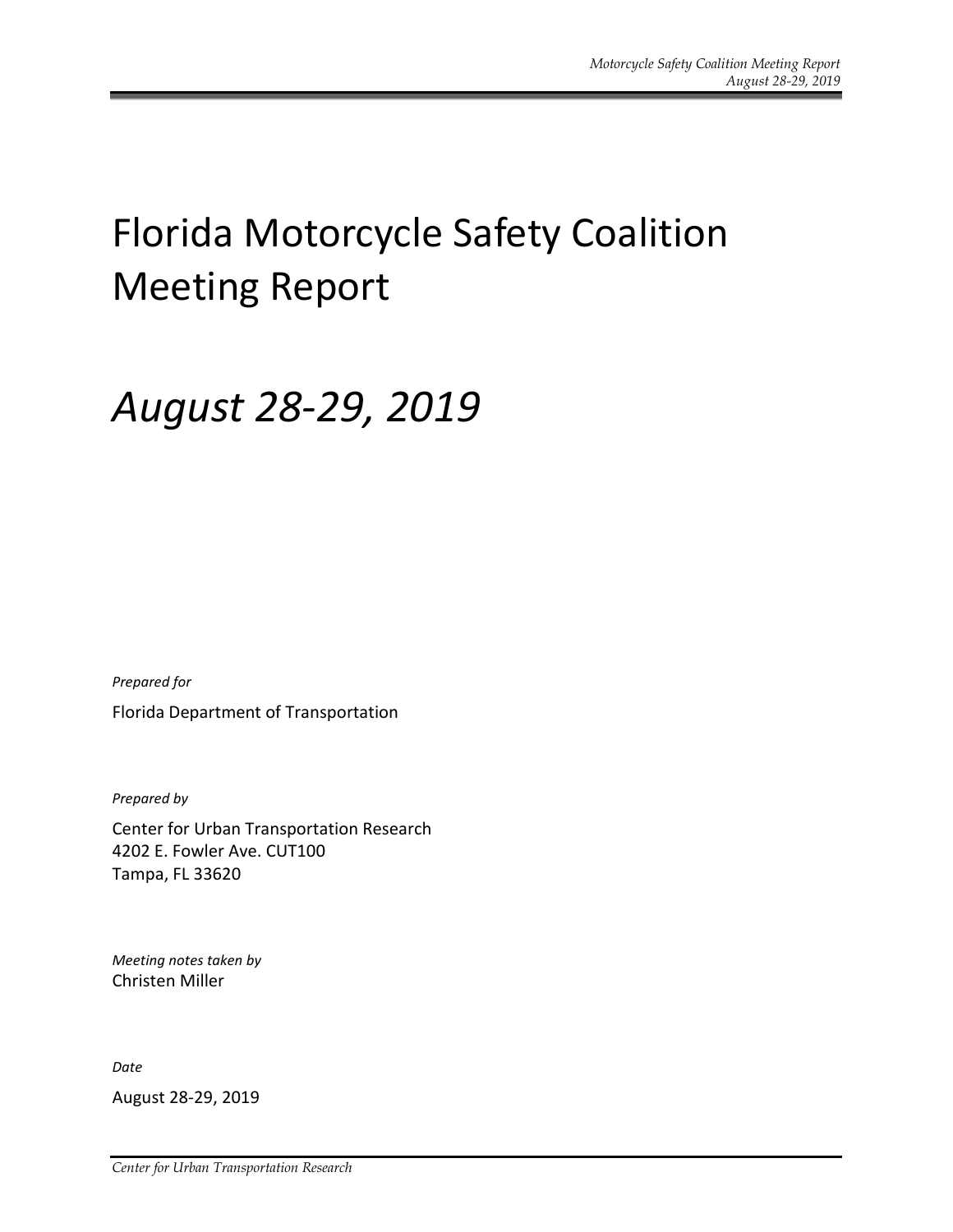## **1.0 Attendees**

| <b>Name</b>                           | <b>Agency</b>                                           |
|---------------------------------------|---------------------------------------------------------|
| Lana Lang                             | <b>ABATE of Florida</b>                                 |
| Jeff Smith                            | <b>Adventure Rider Training</b>                         |
| <b>Todd Michael</b>                   | <b>Broward County Sheriff</b>                           |
| Edie Peters*                          | Florida Department of Transportation                    |
| Javier Ponce                          | Florida Department of Transportation                    |
| Alan El-Urfali                        | Florida Department of Transportation                    |
| Joey Gordon                           | Florida Department of Transportation                    |
| Matt Nance (1 <sup>st</sup> day only) | Florida Department of Transportation, District 7        |
| Edith Wong $(2^{nd}$ day only)        | Florida Department of Transportation, District 7        |
| Joel Provenzano                       | Florida Department of Transportation, District 7        |
| Elise Batchelor                       | Florida Department of Highway Safety and Motor Vehicles |
| Ray Graves                            | Florida Department of Highway Safety and Motor Vehicles |
| Maria Largaespada                     | Florida Department of Highway Safety and Motor Vehicles |
| Mark Welch                            | Florida Department of Highway Safety and Motor Vehicles |
| Regi Davis                            | <b>Emerald Coast Harley-Davidson</b>                    |
| Karen Brunelle                        | Federal Highway Administration                          |
| Alan Mai                              | Florida Dept of Health                                  |
| John Pretti                           | Florida Safe Rider Motorcycle Training Academy          |
| Shaun Vanbeber                        | Law Enforcement Liaison (LEL), District 6               |
| Janice Martinez                       | Law Enforcement Liaison (LEL), District 7               |
| Jim McGinnis                          | Goldwing Road Riders Assoc.                             |
| <b>Marc Parco</b>                     | Harley-Davidson Riding Academy                          |
| Steffen Smith                         | Harley-Davidson Riding Academy                          |
| <b>David Summers</b>                  | Health Care District Palm Beach County                  |
| Dominick DeSiato Jr.                  | Hillsborough County Sheriff's Office                    |
| <b>Gena Torres</b>                    | Hillsborough MPO                                        |
| Joshua Riba                           | <b>Pinellas County Judge</b>                            |
| Shaun Vanbeber                        | Law Enforcement Liaison (LEL), District 6               |
| Patricia Byers                        | Ryder Trauma Center - Miami                             |
| Avinash Gogineini                     | Ryder Trauma Center - Miami                             |
| John Makal                            | <b>Suncoast Brotherhood</b>                             |
| Roy Paz                               | Tampa Bay Police Department                             |
| Patricia Turner                       | University of Florida Transportation Institute          |
| Megan Cott                            | USF Center for Urban Transportation Research            |

| Table 1.1 | <b>Coalition Meeting Attendees</b> |
|-----------|------------------------------------|
|-----------|------------------------------------|

**Center for Urban Transportation Research** 1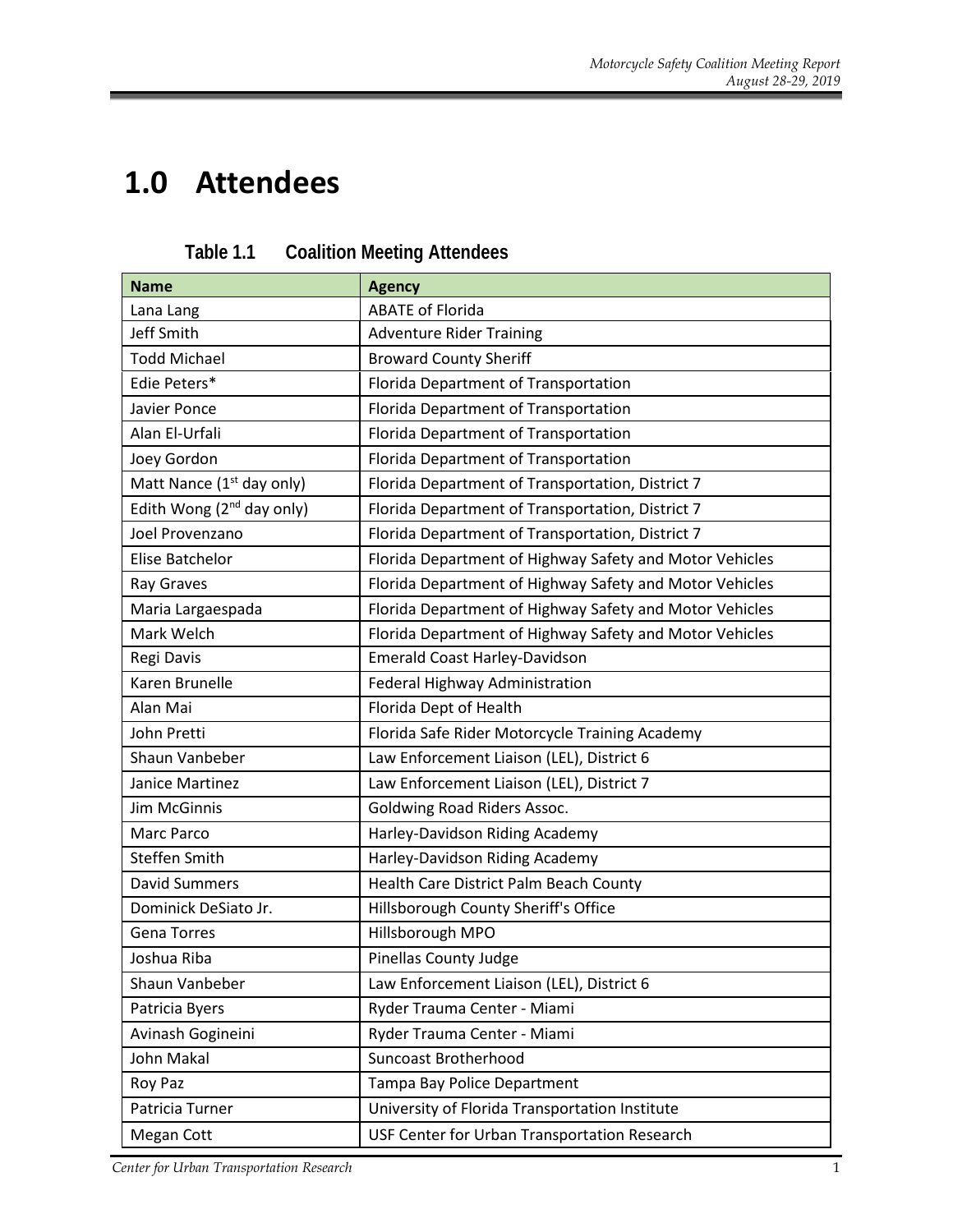| Siwon Jang      | USF Center for Urban Transportation Research |
|-----------------|----------------------------------------------|
| Jeanne Kean     | USF Center for Urban Transportation Research |
| Chanyoung Lee   | USF Center for Urban Transportation Research |
| Rebecca Liller  | USF Center for Urban Transportation Research |
| Christen Miller | USF Center for Urban Transportation Research |
| James Takacs    | USF Center for Urban Transportation Research |
| Savana Wright   | USF Center for Urban Transportation Research |

\*Motorcycle Safety Program Manager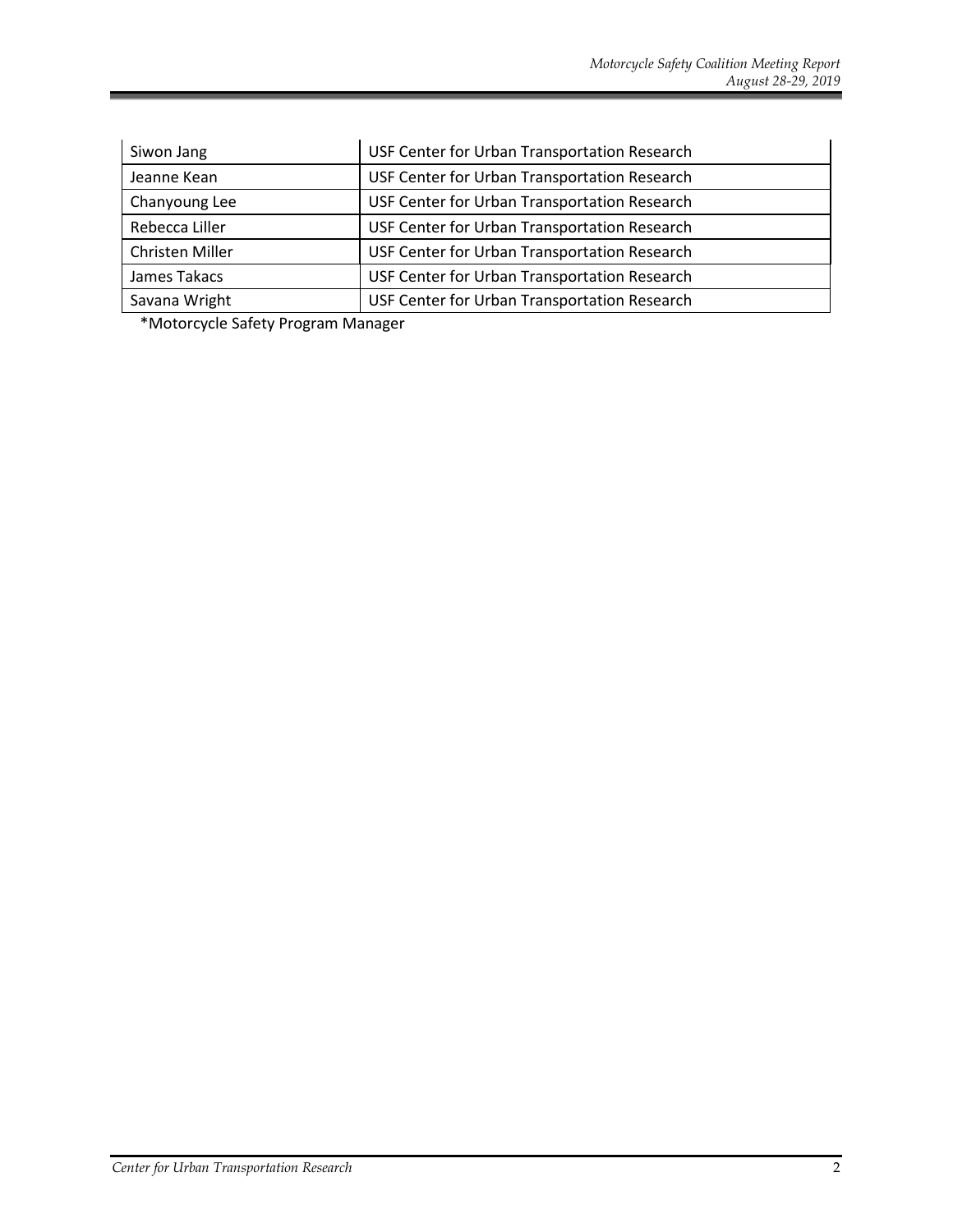### **2.0 Presentation Notes – August 28th**

#### **Welcome and Program Update – Ms. Edie Peters**

FDOT - Ms. Edie Peters welcomed members of the Coalition. Introductions were made.

- Mark Welsh was involved in a motorcycle crash and injured. Helmet saved his life.
- Leaders have updated their MSSP business plan.
- November meeting will address the next grant cycle.
- Introductions were made.

#### **FY 2018-2019 Florida Motorcycle Safety Programs Update/ Endorsement and Beyond – Ms. Edie Peters**

Florida DOT/RideSmart Florida pilot tested *Endorsement and Beyond* to promote experienced rider courses (ERC) in May 2019. The program included a \$75 tuition subsidy for each participant and ran from May 4th to May 29th in 2019.

- Three ERC courses were offered:
	- o MSF Basic RiderCourse 2
	- o MSF Advanced RiderCourse (ARC)
	- o MSF Ultimate Bike-Bonding RiderCourse (UBBRC)



81 riders enrolled in the program, with ages ranging from 16 to 79. Schools required students who received a subsidy under this program to complete both pre and post surveys, provided by the CUTR team before and after the training. Participants felt training improved their safe riding behaviors and believed additional training would be beneficial. *Endorsement and Beyond* was effective in improving perceived safety and self-assessed riding skills.

A discussion took place about the pre and post survey process. A suggestion was made to have an instructor evaluate riders for a more objective assessment of riding skills. Another suggestion was made to have a follow-up survey 6 months after the course to see which skills were most helpful.

View the full presentation: [Endorsement and Beyond: Lessons Learned](https://usfedu-my.sharepoint.com/:b:/g/personal/christenm_usf_edu/Edp_U0qrfhJGo4cg-A8AtOcBPByHsm8CziS0HPFbqYFTLg?e=TVJ5Kj)

#### **Dead Red Presentation and Follow-Up Discussion – Mr. Javier Ponce**

Mr. Alan El-Urfali and Mr. Javier Ponce, FDOT, gave an overview on motorcycle detection at "vehicle actuated" traffic signals.

About 55% of signalized intersections in Florida have inductive loops. Inductive detector loops consist of large loops of wire embedded into the ground at intersections, with a current passing through them at all times. When a large metal object is placed near the wire, it alters the current going through the loop, which the controller interprets as a vehicle and cycles the light. (This is the same underlying technology used in metal detectors.)

To be detected, a motorcycle should stop with their wheels lined up with one of the cuts in the pavement. This puts the maximum possible amount of conductive material above the wire loop.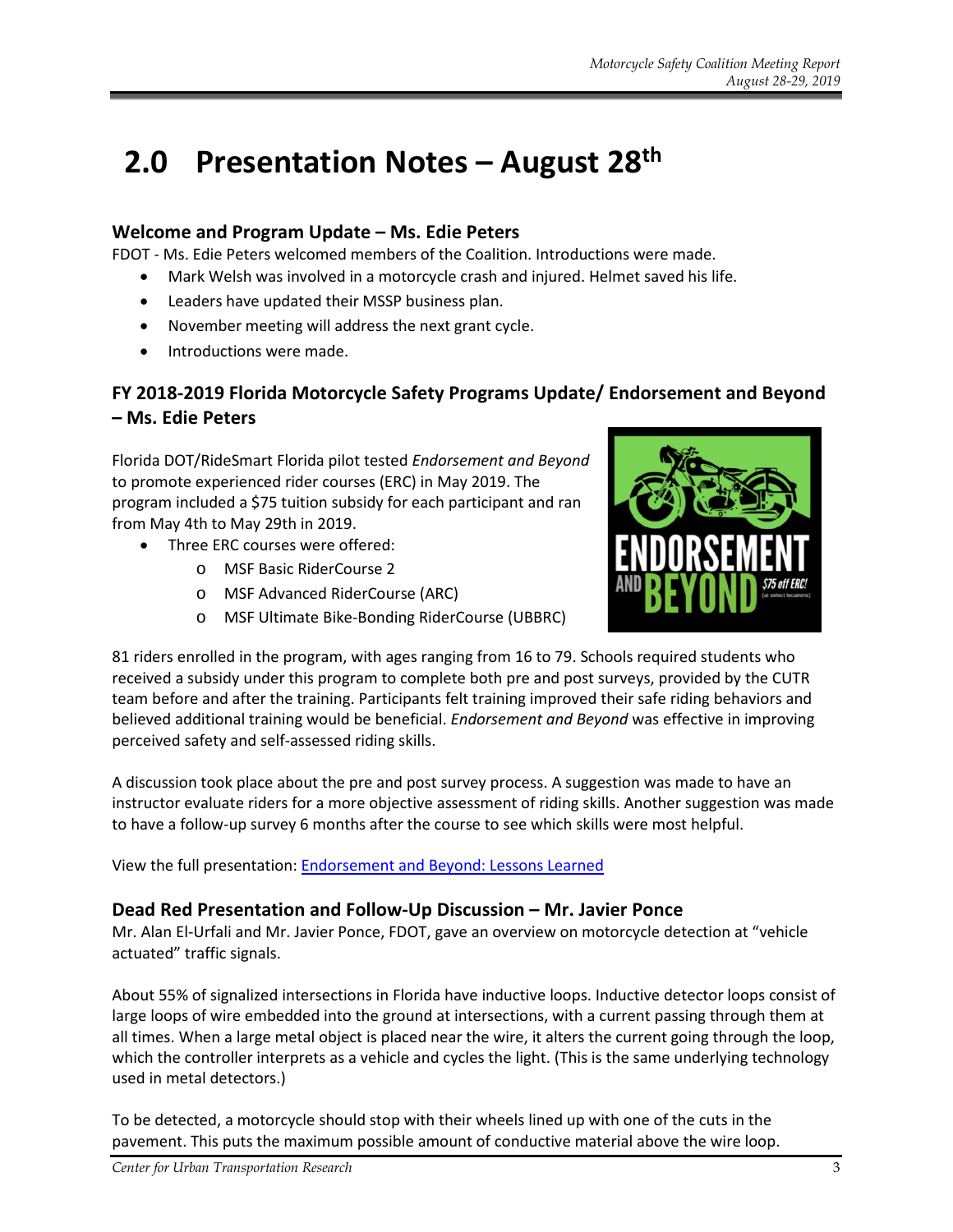Signal cycle lengths usually follow multiples of 60 seconds (1 min). For larger intersections (4 by 4, 4 by 6, and 6 by 6), riders may experience longer wait times that exceed 120 to 180 seconds depending on the demand and time of day congestion.

The coalition wants to develop educational materials and PSAs in the next grant cycle to teach riders how to be detected by sensors and also encourage riders to wait for the light to change.

View the full presentation[: Motorcycle Dead Red Light](https://usfedu-my.sharepoint.com/:b:/g/personal/christenm_usf_edu/EamXDFkQ-1pLvxDVCdv7wEQB_925Rm3Kimowz8VFn0XQPw?e=KTZLgC)

#### **Vision Zero and Follow Up Discussion – Ms. Gena Torres**

Ms. Gena Torres, Hillsborough MPO Executive Planner, and Project Manager for Vision Zero, presented on Vision Zero in Hillsborough and discussed its implications for motorcycle safety.

Vision Zero establishes a goal of eliminating traffic fatalities and serious injuries. To accomplish this goal, Vision Zero partners work together to carry out programs and projects that follow the action tracks that are outlined in the Vision Zero Action Plan. These projects range in size and scope, from painting roads to educational workshops on safety.

[The Vision Zero Action Plan](http://www.planhillsborough.org/wp-content/uploads/2017/08/VZ_ActionPlan_Final_Dec2017-smaller.pdf) was collaboratively developed by the MPO Policy Committee, with members representing Tampa City Council, the Hillsborough County Commission, HART Board, and others in 2016 and 2017. Resolutions passed by government agencies and business commit these organizations to incorporating the plan into their operations.

An important component of the Vision Zero Action Plan is tracking progress toward implementing strategies and ultimately shifting the severe and fatal crash trends down to zero. The plan has four Action Tracks:

- 1. Paint Saves Lives (pop-up design interventions)
- 2. One Message, Many Voices (outreach and messaging)
- 3. Consistent and Fair (enforcement)
- 4. The Future Will Not be Like the Past (flexible design standards)

Recently in Hillsborough County, almost every crash analysis has involved a motorcycle fatality. Within the last four months there have been 11 fatalities on 78<sup>th</sup> street and 5 were motorcycle fatalities.

How can Vision Zero incorporate motorcycles?

- Recognize champions in the motorcycle community
- Memorial markers
- Ride of Silence riders wear white
- Video production with direct messages

A discussion took place about changing the motorcycle community's behavior. For example, change how motorcyclists approach curves, intersections, and traffic. Also, changing motorists' behavior towards motorcycles. Potentially, start with younger drivers during Drivers Education Courses. The coalition felt memorial markers would be impactful, but discussed that using helmets as markers might give the impression that all riders were helmeted.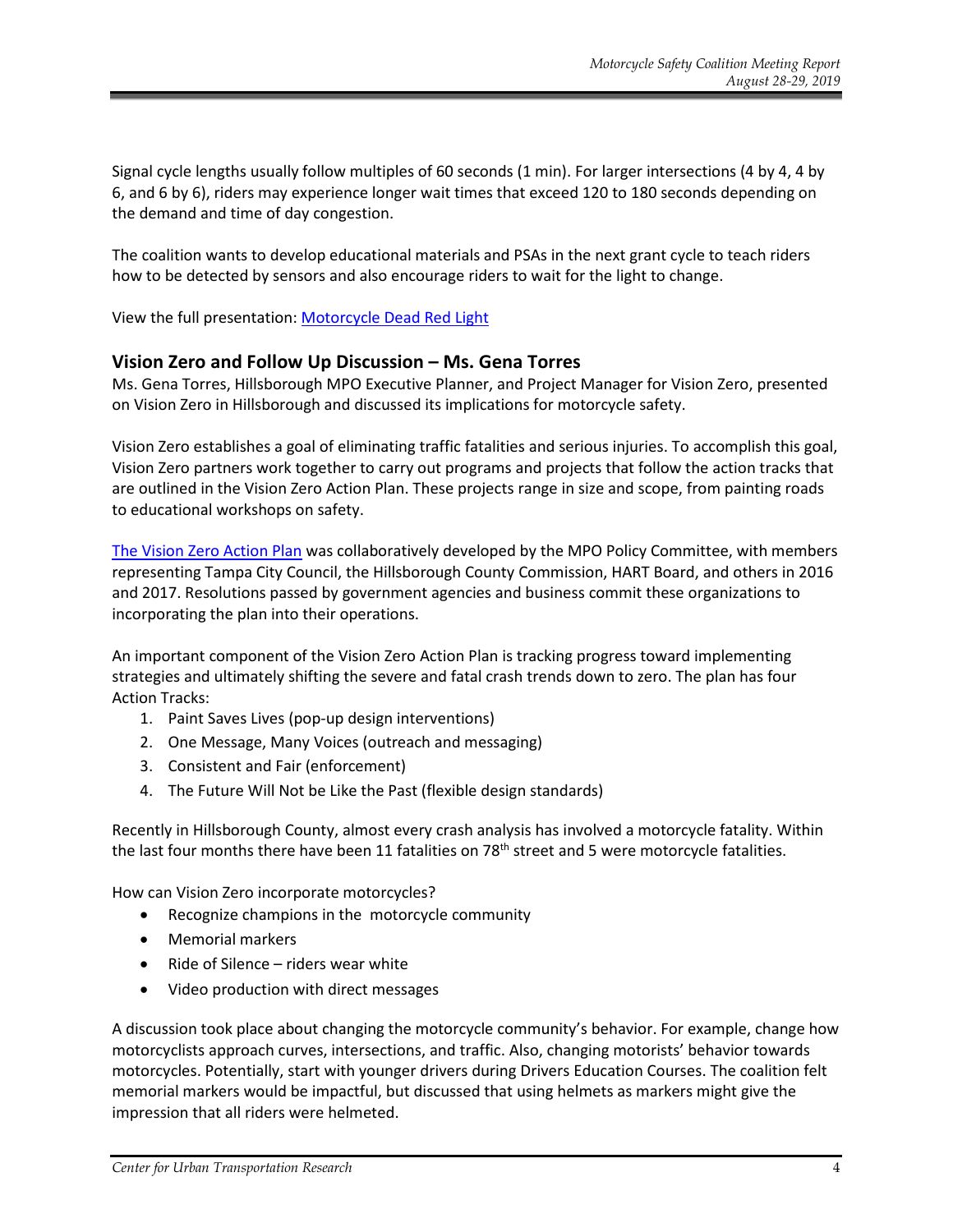Mr. Alan El-Urfali, FDOT, stated that over 30 percent of all traffic fatalities are occurring from intersection-related crashes. FDOT has developed an Intersection Control Evaluation (ICE) manual to aid in this effort.

#### **Round Table Group Discussion - Emphasis Areas**

Groups got together to discuss the Dead Red Law, advertisement ideas for *2020 Endorsement and Beyond*, and Vision Zero:

- Program Management
- Data and Analysis
- Rider Training and Licensing
- Law Enforcement and Emergency Service
- Roadway Engineering
- Advocacy and Policy
- Communications and Outreach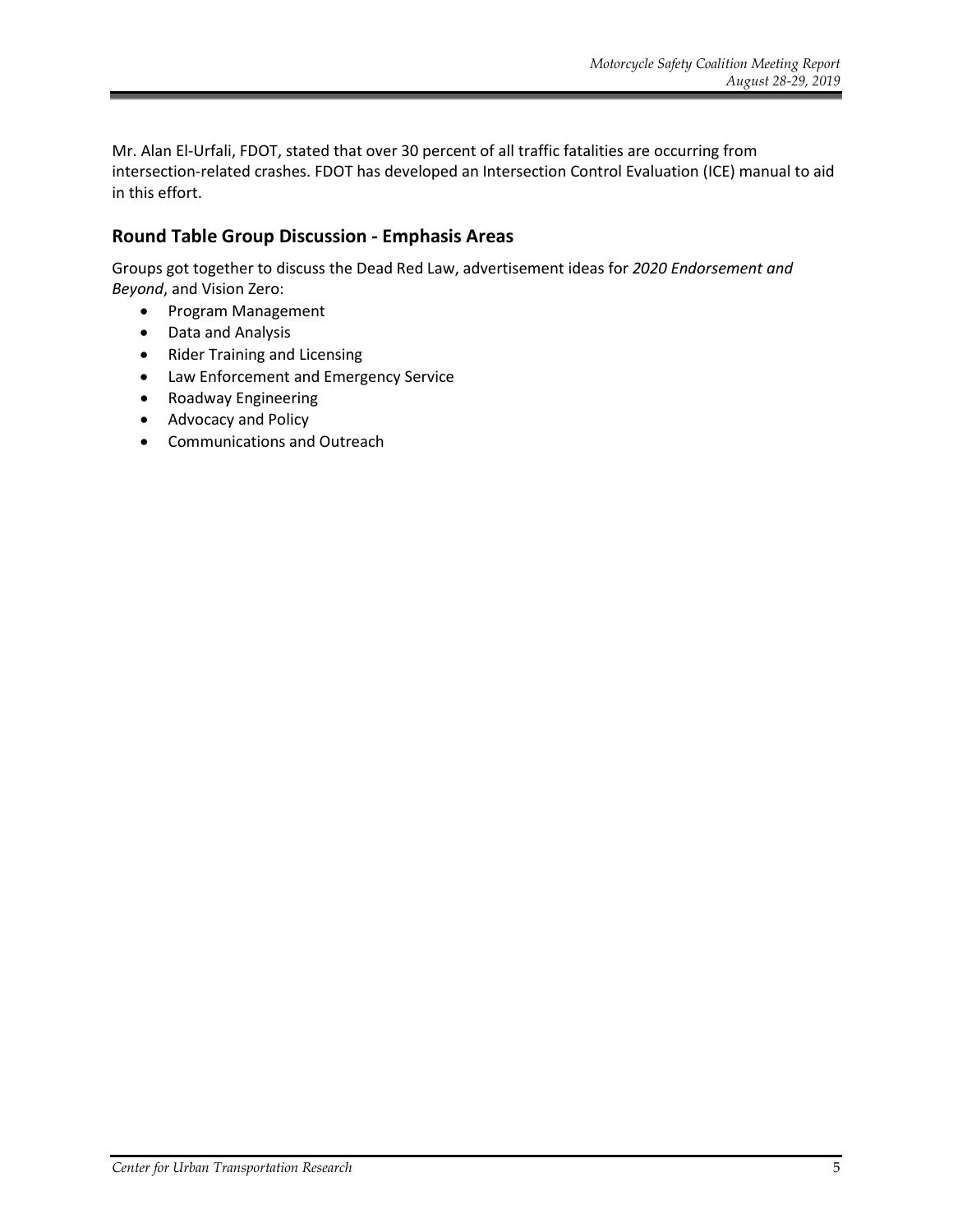### **3.0 Presentation Notes – August 29th**

#### **Review of Day One – Ms. Edie Peters**

Coalitions members shared their ideas from the previous day's discussions:

Communications and Outreach:

- Advertisements on Visit Florida and Ride Smart website about "Dead Red".
- Create Tip Card for Florida's laws relating to motorcyclists could place at visitor's centers to target tourists and visitors who are unaware of laws.
- Encouraging schools to include information on intersection sensors in post-class wrap-up of courses.
- Need to explain how signals work time of cycle. Careful to not indicate that people are allowed to "run" the light.

Rider Training and Licensing:

- Need a single point of contact to report road/intersection issues (phone number).
- Want to add information on "dead red" to rider handbook.
	- o Information on motorcycle placement for intersections is covered in current handbook.
- Would like to investigate idea of emailing recent registration renewals about May 2020 training.
- Would like to compare drivers' license records of participants of SMART Course.
	- o Would need consent/ waiver of participants.
	- o Currently, trainers need to check motorcycle endorsement for a rider to participate in course – but no record is kept from the check.
	- o Want to collect data on post-course crashes and infractions to advocate for insurance discounts.
	- o Online data exchange does not transmit courses beyond licensing classes. Can we allow online course reporting for advanced courses?
		- Mr. Ray Graves says we will be able to track more courses soon.
- Work with Ms. Emily Slosberg to expand upon substance abuse course to increase time and improve awareness of new laws.
- Need better contact with traffic court judges sentencing to higher level rider courses.

Roadway Engineering

- Checklist to help when cities and counties maintain signals to include calibrating sensors for MC sensitivity
	- o Log of date for checking system.
- Develop a clearinghouse for MC safety countermeasures include checklist. Work with CUTR to get published.
- Mid-quarterly meeting with district champions.
- "Strides to zero," use data to determine engineering countermeasures to bring fatalities to zero
	- o Signalized intersections focus.
	- o Expand to bike/ped/motorcycle.
	- o Track all efforts.
- Add engineering portion to Ride Smart website with signal detection presentation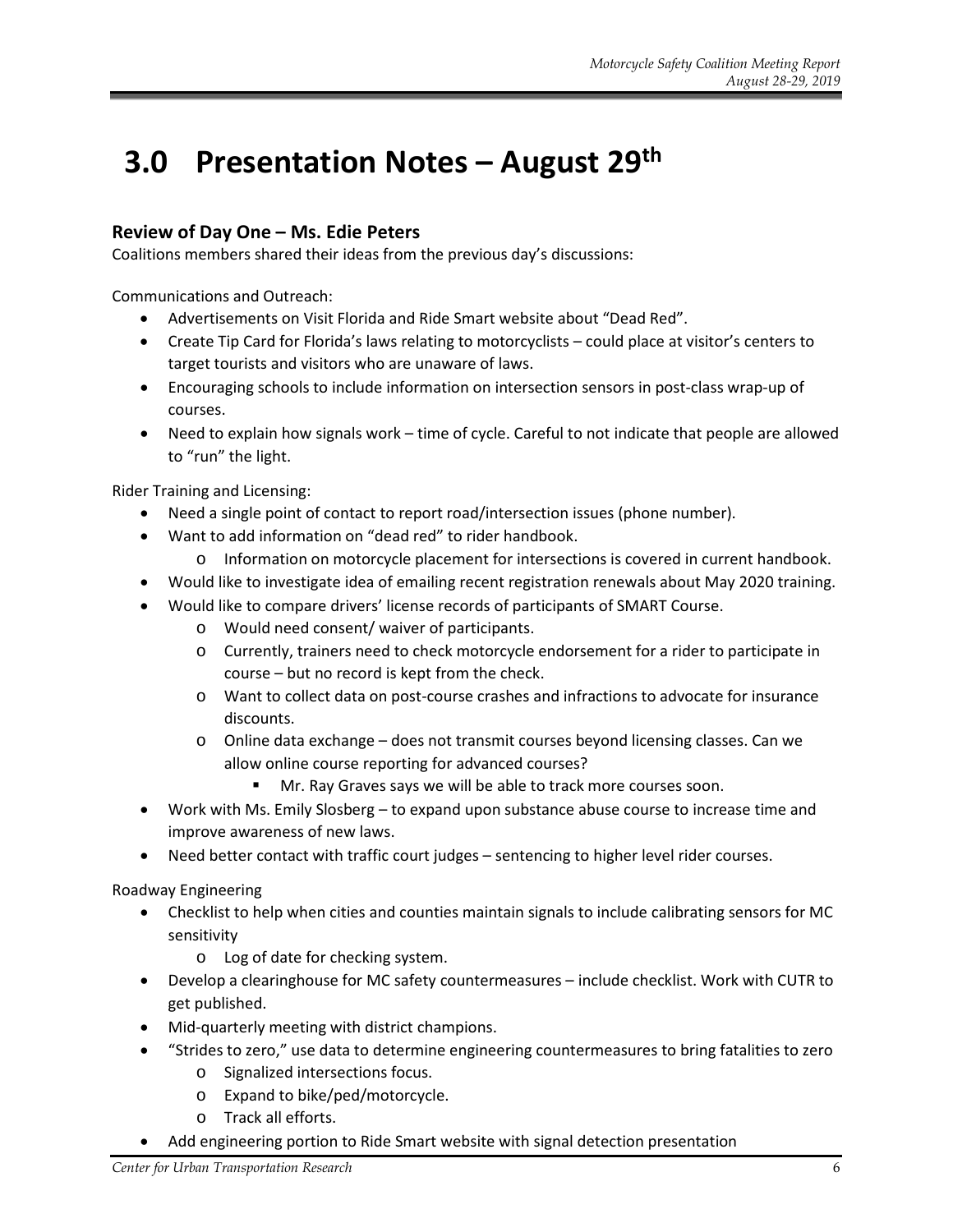- On Federal MC Advisory Council present engineering recommendations to FHWA
	- o Towards vision zero.
	- o Focused on barrier design barriers are not designed for motorcyclists.

Law Enforcement and Emergency Service

- Idea to add an indicator light to show that you are "seen" at an intersection.
- Motorcycle RSA for Arrive Alive high crash corridors for vision zero.
- Painting white helmets for visual of MC fatalities.
	- o Vision Zero would like to help.
	- $\circ$  Helmet as marker may give the impression that the deceased was wearing a helmet at the time of crash – may send wrong message.

Advocacy and Policy

- Have been conducting policy tracking this grant cycle.
- Educational packet was made.
- Bench Guide for judges and hearing officers will be ready by spring 2020.
	- o Sentencing portion: can only sentence person to maximum under the law. Must be approved course. Someone can agree to take an advanced course.
	- o Most riders elect for points and fines in Judge Riba's experience.
- Recruited more motorcycle groups -Suncoast Brotherhood, Blue Knights. John has already reached out to additional motorcycle groups.
- Changed Emphasis Area leader to Judge Riba.
- Discussed that almost half of DUIs are drug related, but little to no curriculum around drugimpaired driving.
- Issue with online courses and accountability.
- Mr. John Makal is working on article about Dead Red reached out to Full Throttle half page on article about dead red. Will work with CUTR and Judge to make sure it is appropriate.
- Send 300-word docs to Coalition so they can share with others.

Data and Analysis

- Motorcycle safety report is in progress.
	- o Data set is de-identified.
		- **Makes linking difficult.**
		- Need to identify a point of contact to provide that information.
		- Need ACCA participation.

#### **Outreach/Social Media Update – Christen Miller**

Ms. Christen Miller, CUTR, gave an update on Ride Smart Florida's social media activities.

As of August 26, 2019, Ride Smart Florida's Facebook page has 25,519 followers. The page has gained 2,310 new followers since October 2018, a 10% increase.

A new closed Facebook group, Ride Smart Florida Contributors, has been created to give members a place to share their posts and ideas.

View the full presentation: [RSF Social Media Update](https://usfedu-my.sharepoint.com/:b:/g/personal/christenm_usf_edu/EdZB4ObKrS1Dl3vqpd3Z3fAB_waM8TsgujKsZXHHpCLdTw?e=5d17HS)